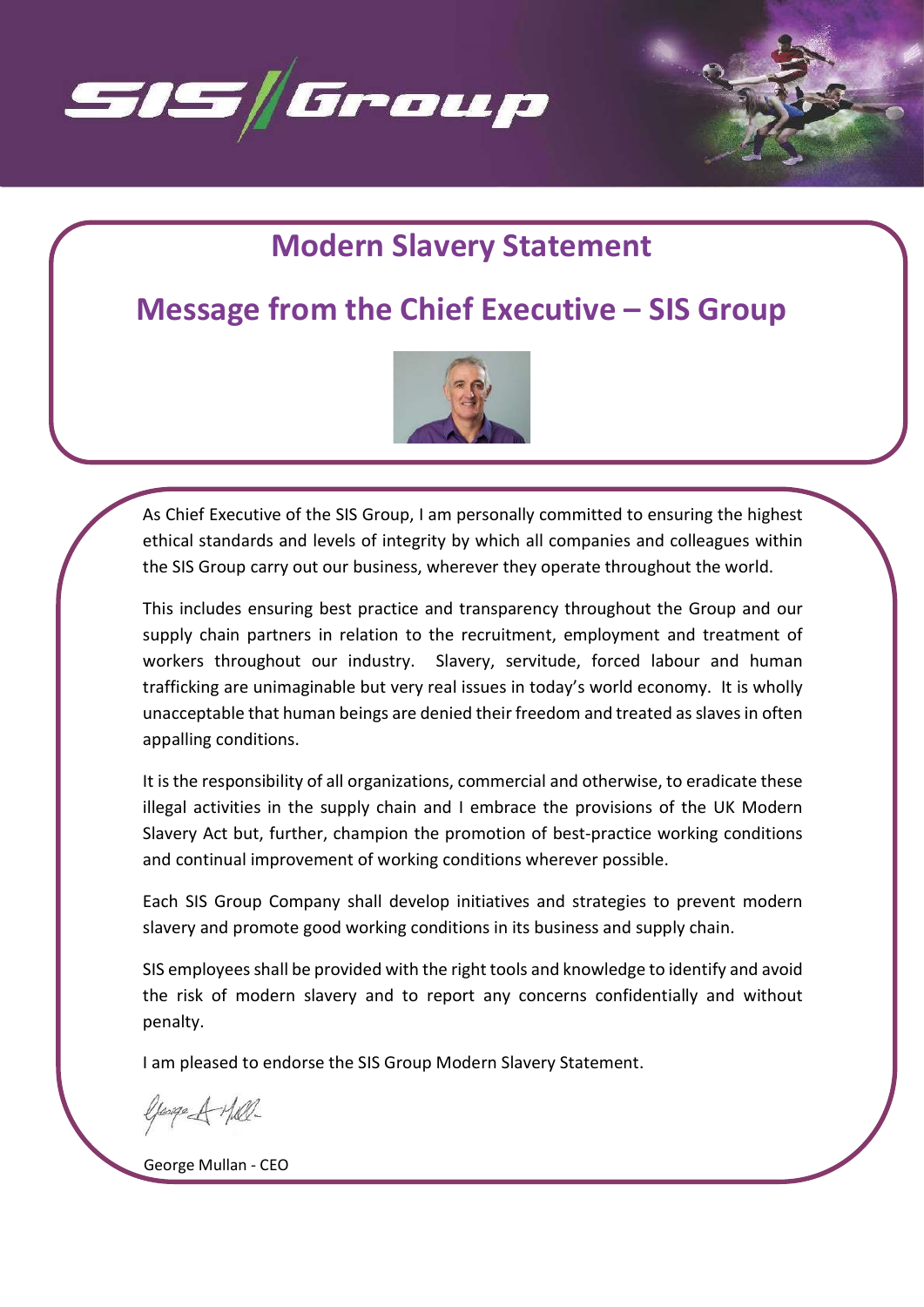

## MODERN SLAVERY STATEMENT

### Introduction

Modern Slavery and human trafficking are crimes resulting in the abuse of human rights. The Modern Slavery Act 2015 seeks to address the role of businesses in preventing modern slavery in their organizations and their supply chains.

As part of its core values, SIS is committed to developing, promoting and maintaining the highest possible ethical standards in relation to all its business activities, including the employment and treatment of its employees and workers in the Group supply chain. It has a zero tolerance towards slavery and is committed to the development and implementation of a balanced, proportionate and risk-based anti-slavery approach, to be inherent in the behaviour of all stakeholders through the adoption and ongoing review of robust policies and procedures, strategies and initiatives.

SIS Group (Ireland) Limited is the ultimate parent company of the SIS Group of companies. This organization is now required to comply with the Modern Slavery Act and produce and promote an annual statement regarding modern slavery because, as a body corporate, it:

- Carries on a business, or part of a business, in the UK;
- Supplies goods or services; and
- Has an annual turnover of £36million or more.

| Policy Area:  | HR – Social Responsibility | Version No:  | 04          |
|---------------|----------------------------|--------------|-------------|
| Document:     | Modern Slavery Statement   | Issue Date:  | 14/04/2022  |
| Reference No: | <b>CSR-006</b>             | Page Number: | Page 2 of 9 |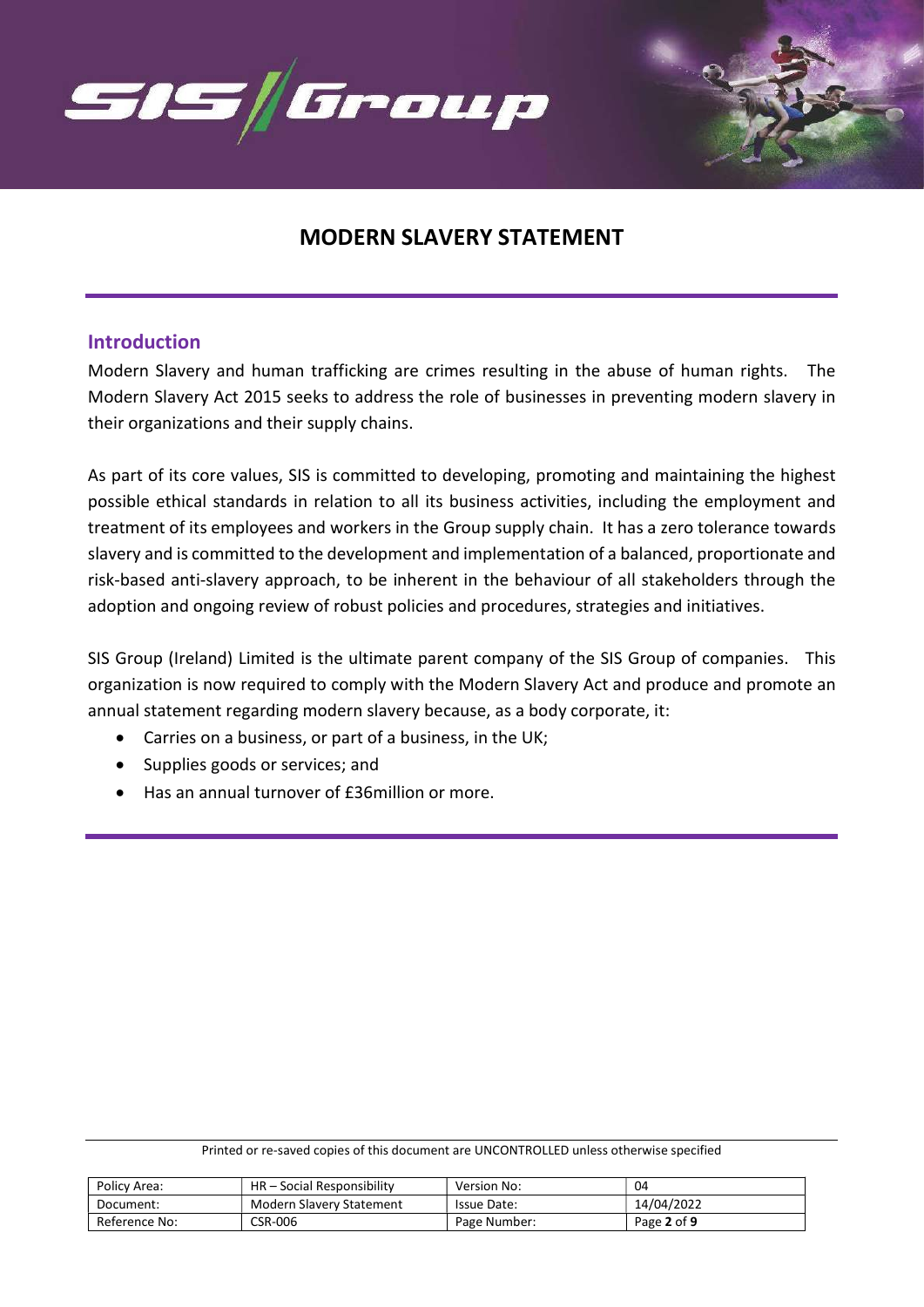

## Organizational Structure – Business & Supply Chains

The Support in Sport Group, more recently branded as SIS Pitches, is a world-leader in the manufacture of artificial grass surfaces for the residential and sports markets; and in the construction, installation and maintenance of sports pitches, using natural, artificial and hybrid grass surfaces.



SIS works with the biggest names in sport, including some of the most prestigious football and rugby clubs in the world, with a current order book that has included football pitch construction for the Football World Cup in Russia in 2018. SIS is a FIFA Licensee, a World Rugby preferred turf producer and a certified FIH manufacturer. In the UK, SIS is part of a capital investment framework with an agreement to design, manufacture, install and maintain sports pitches for the:

- Rugby Football Union
- Football Association
- Sport England
- England Hockey
- Football Foundation

SIS Head Office and manufacturing plant is in the UK, with operational bases in Maryport - Cumbria, Nottingham and Hinkley; but is a fully international business with companies and operational bases in Ireland, Netherlands, Russia, Turkey, Angola and the Middle East. As such, our human profile is diverse with a global employee pattern.

The Company organization structure is complex  $-$  see Figure 1 - although the business model is concise with a short chain of relationships from management to employees and workers and through to a primarily first tier supply chain.

| Policy Area:  | HR - Social Responsibility      | Version No:  | 04          |
|---------------|---------------------------------|--------------|-------------|
| Document:     | <b>Modern Slavery Statement</b> | Issue Date:  | 14/04/2022  |
| Reference No: | CSR-006                         | Page Number: | Page 3 of 9 |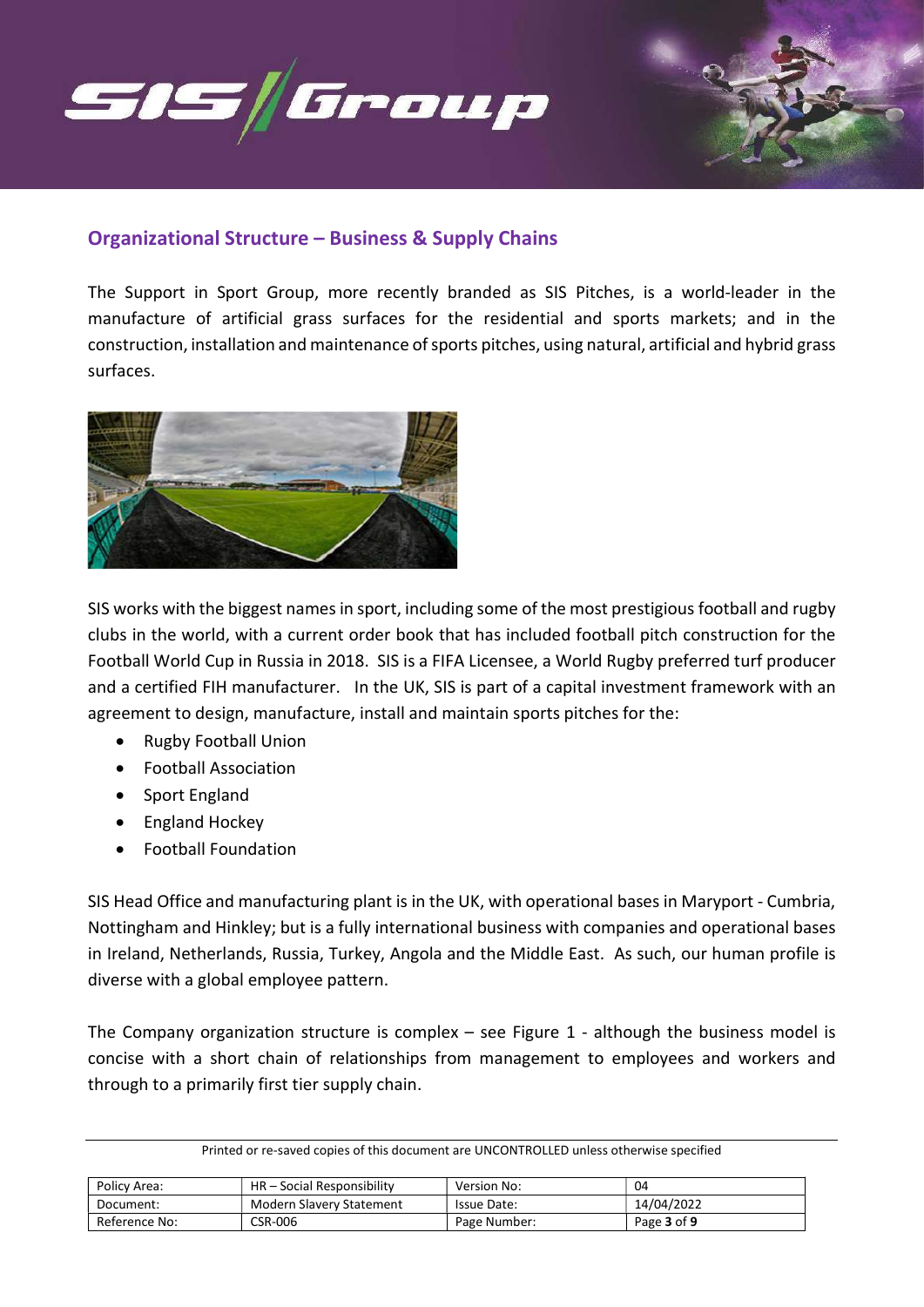

Figure 1



The countries that SIS operates in, through supply source or customer market are world-wide.

|  | Printed or re-saved copies of this document are UNCONTROLLED unless otherwise specified |
|--|-----------------------------------------------------------------------------------------|
|  |                                                                                         |

| Policy Area:  | HR – Social Responsibility | Version No:  | 04          |
|---------------|----------------------------|--------------|-------------|
| Document:     | Modern Slavery Statement   | Issue Date:  | 14/04/2022  |
| Reference No: | <b>CSR-006</b>             | Page Number: | Page 4 of 9 |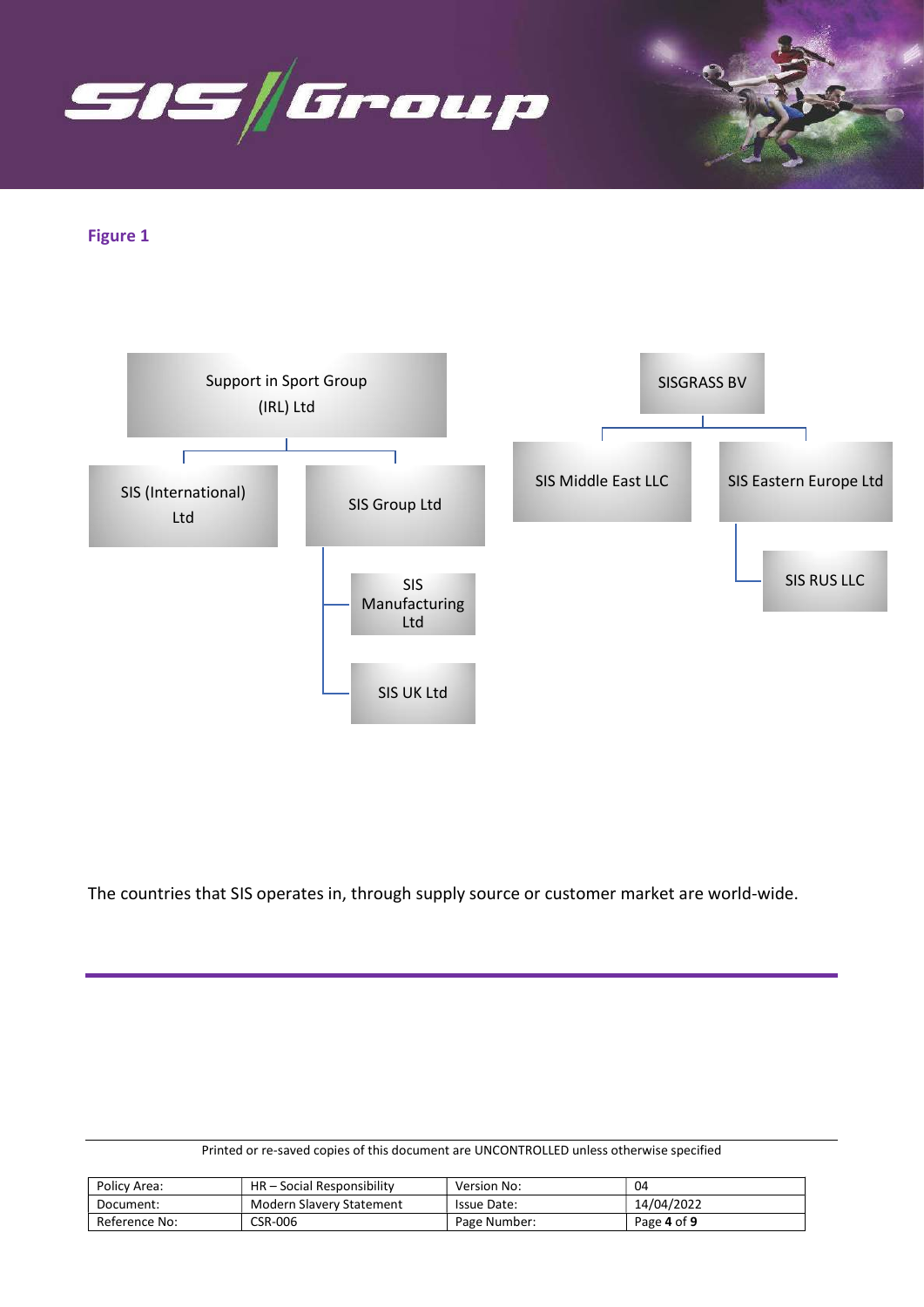

### Organization Policies & Operational Frameworks

SIS recognizes that the establishment and effective implementation of policies and operational frameworks can shape the environment and set the tone of an organization in assessing, preventing and mitigating the risk of modern slavery in the supply chain; and can promote continual improvement in labour relations, workplace conditions and worker reward within the organization itself. Clear policies and targets will demonstrate the commitment that SIS has in contributing to the eradication of modern slavery and the promotion of a safe, fair, and rewarding work environment for all employees and workers in the manufacture and use of artificial high-quality sports surfaces.

SIS has a number of policies which are relevant to Modern Slavery and is currently undergoing a fundamental review and development of its human resource policies under the framework of Corporate Social Responsibility.

#### Developments to date include:

- $\Box$  Equality & Diversity Policy
- $\Box$  Safeguarding Policy
- Anti-Bribery & Corruption Policy
- $\Box$  Pay Policy UK Manufacturing workers pay rates now in excess of both the National Living (Minimum) Wage and the Living Wage set by the Living Wage Foundation
- $\Box$  Travel Policy Home visits migrant workers in UK now receive 4 trips home per year paid for by the Company
- $\Box$  Development of Daily Paid contracts to provide clarity of employment status for migrant workers in UK
- $\Box$  HR Department to provide focus and direction on human and employee rights
- $\Box$  Code of Conduct & Business Ethics/Ethical Business Policy
- □ Whistle-blowing Policy
- Recruitment Policy

Relevant SIS policies have been audited within the Manufacturing environment, together with general workplace conditions, working hours and employment terms and conditions under the WFSGI Social Audit.

| Policy Area:  | HR - Social Responsibility | Version No:        | 04          |
|---------------|----------------------------|--------------------|-------------|
| Document:     | Modern Slavery Statement   | <b>Issue Date:</b> | 14/04/2022  |
| Reference No: | <b>CSR-006</b>             | Page Number:       | Page 5 of 9 |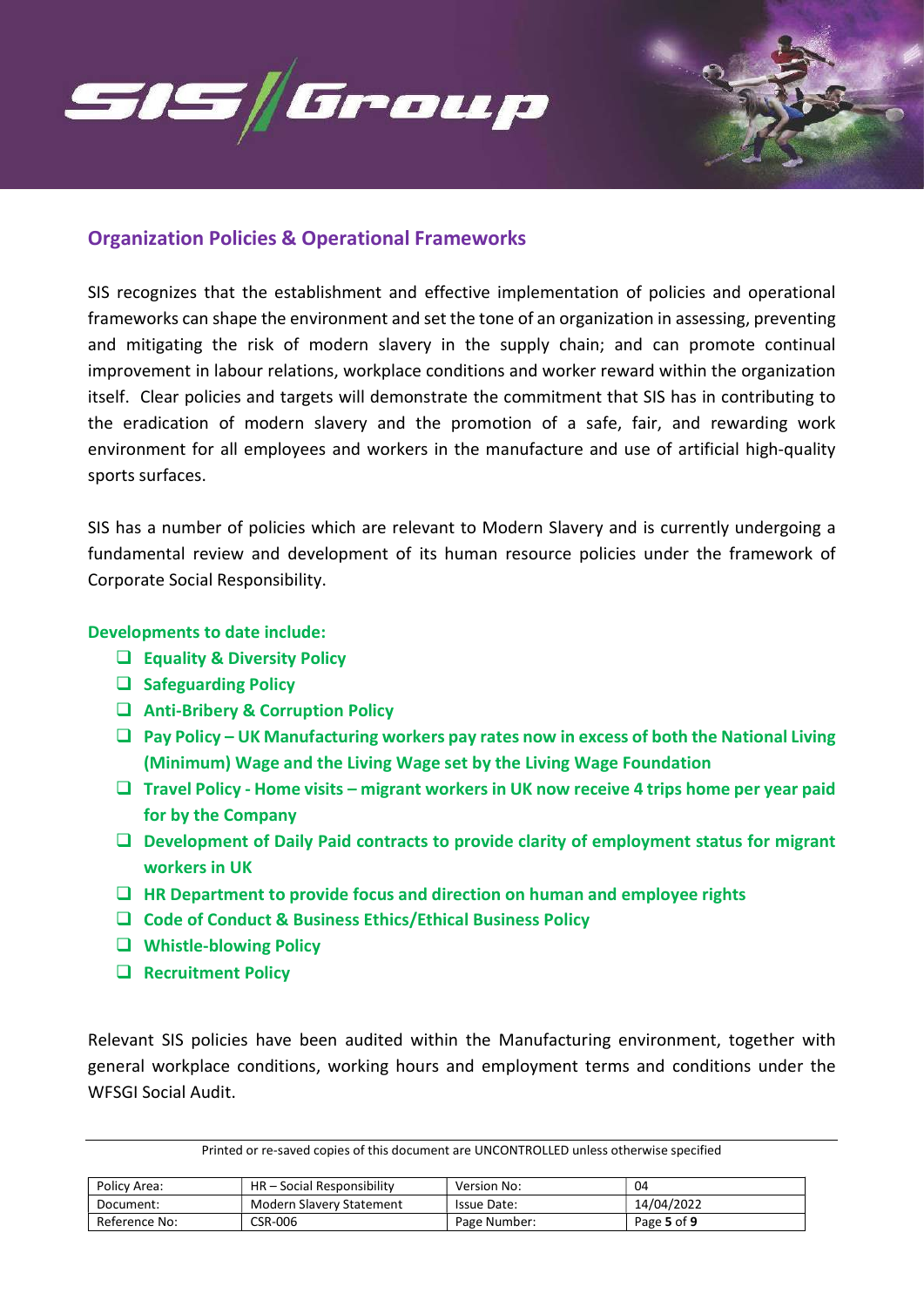

Improvement plans include the review or development of the following policies (which may be grouped together):

- $\Box$  Corporate Social Responsibility Statement
- $\Box$  Investigation into partnership with and/or membership of organizations for promotion of human rights
- $\square$  Investigation into further CSR assessment or certification such as ISO 26001

## Due Diligence & Risk Assessment

The manifestations of Modern Slavery can be complex and hidden and SIS recognizes that it can be too easy to assume such crimes do not exist in any particular supply chain.

As SIS has developed into a financially successful group of companies, it has recognized that due diligence and control processes must reflect the increasingly regulated and sophisticated market place.

Within the UK, SIS is certified to a number of management system standards including Quality, Health & Safety and Environmental management. These management systems involve controlled practices around risk assessment, monitoring, performance improvements and third-party auditing, which can be applied in principle to other risk control such as those risks around modern slavery.

This level of management control and risk management needs to be rolled out across the Group as a whole and SIS is committed to assessing and controlling risks down the supply chain.

Figure 2 shows the world map indicating the countries of highest risk associated with modern slavery. SIS Group and its supply chain is operational in the highest risk areas and needs to apply transparent and sustainable diligence and control in its supply chain in these areas in a supportive but firm manner.

#### Figure 2

| Policy Area:  | HR – Social Responsibility | Version No:        | 04          |
|---------------|----------------------------|--------------------|-------------|
| Document:     | Modern Slavery Statement   | <b>Issue Date:</b> | 14/04/2022  |
| Reference No: | CSR-006                    | Page Number:       | Page 6 of 9 |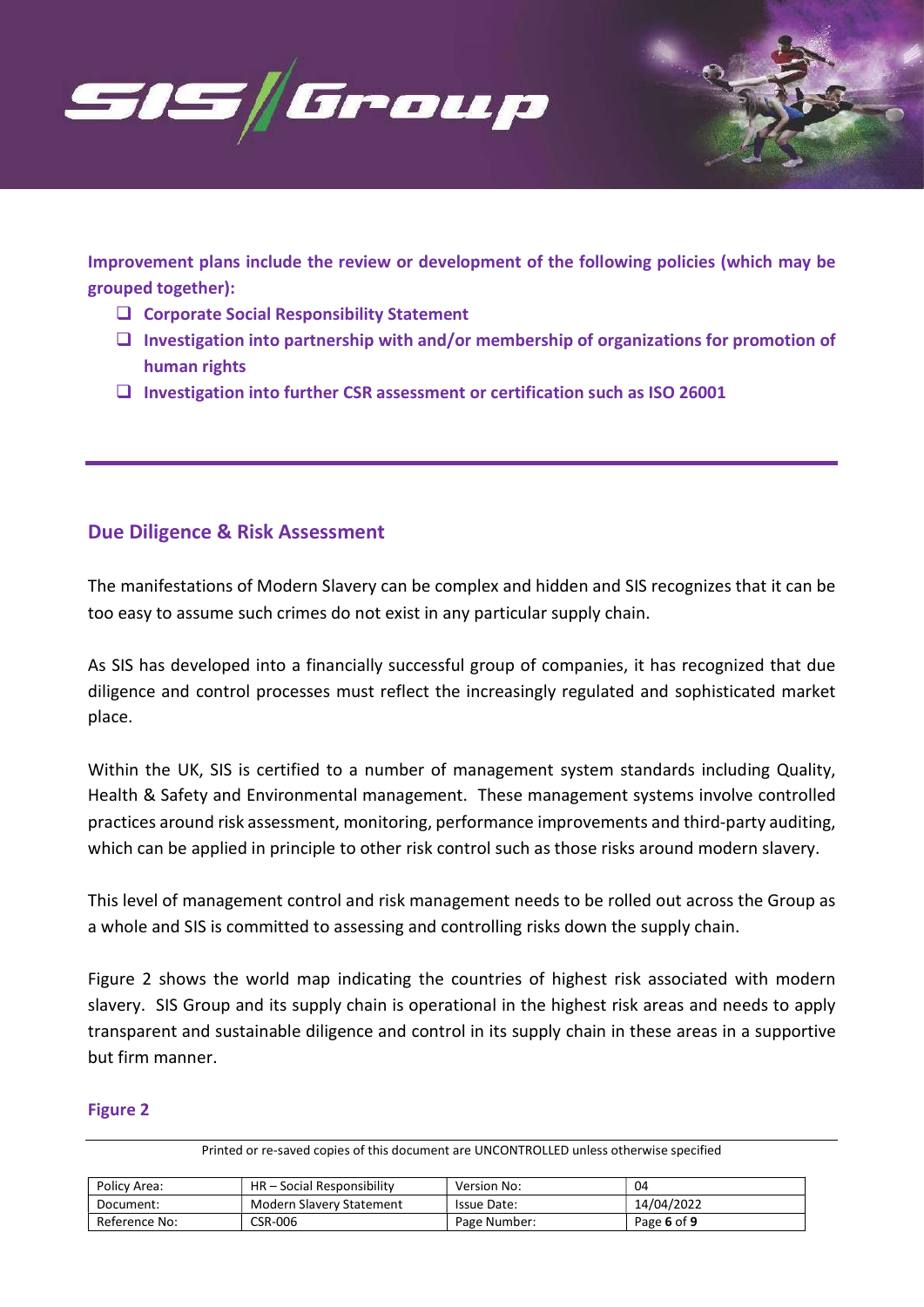



Developments to date include:

- $\square$  Social audit undertaken on UK Manufacturing Plant with a score of 100% in relation to labour working conditions
- $\Box$  Adoption of the WFSGI Pledge in the UK

Improvement plans may include the following in relation to due diligence and risk assessment:

- $\Box$  Roll-out of the Social Audit assessment to all UK companies and all Group companies which employ staff;
- $\Box$  Ongoing roll-out of HR policies relating to labour conditions at Group level wherever possible
- Development and roll-out of Supplier Declaration regarding Modern Slavery as a first step towards diligence and influence down the SIS supply chains, particularly with suppliers identified in the greatest country and sector risks

|  | Printed or re-saved copies of this document are UNCONTROLLED unless otherwise specified |
|--|-----------------------------------------------------------------------------------------|
|  |                                                                                         |

| Policy Area:  | HR – Social Responsibility | <b>Version No:</b> | 04          |
|---------------|----------------------------|--------------------|-------------|
| Document:     | Modern Slavery Statement   | <b>Issue Date:</b> | 14/04/2022  |
| Reference No: | CSR-006                    | Page Number:       | Page 7 of 9 |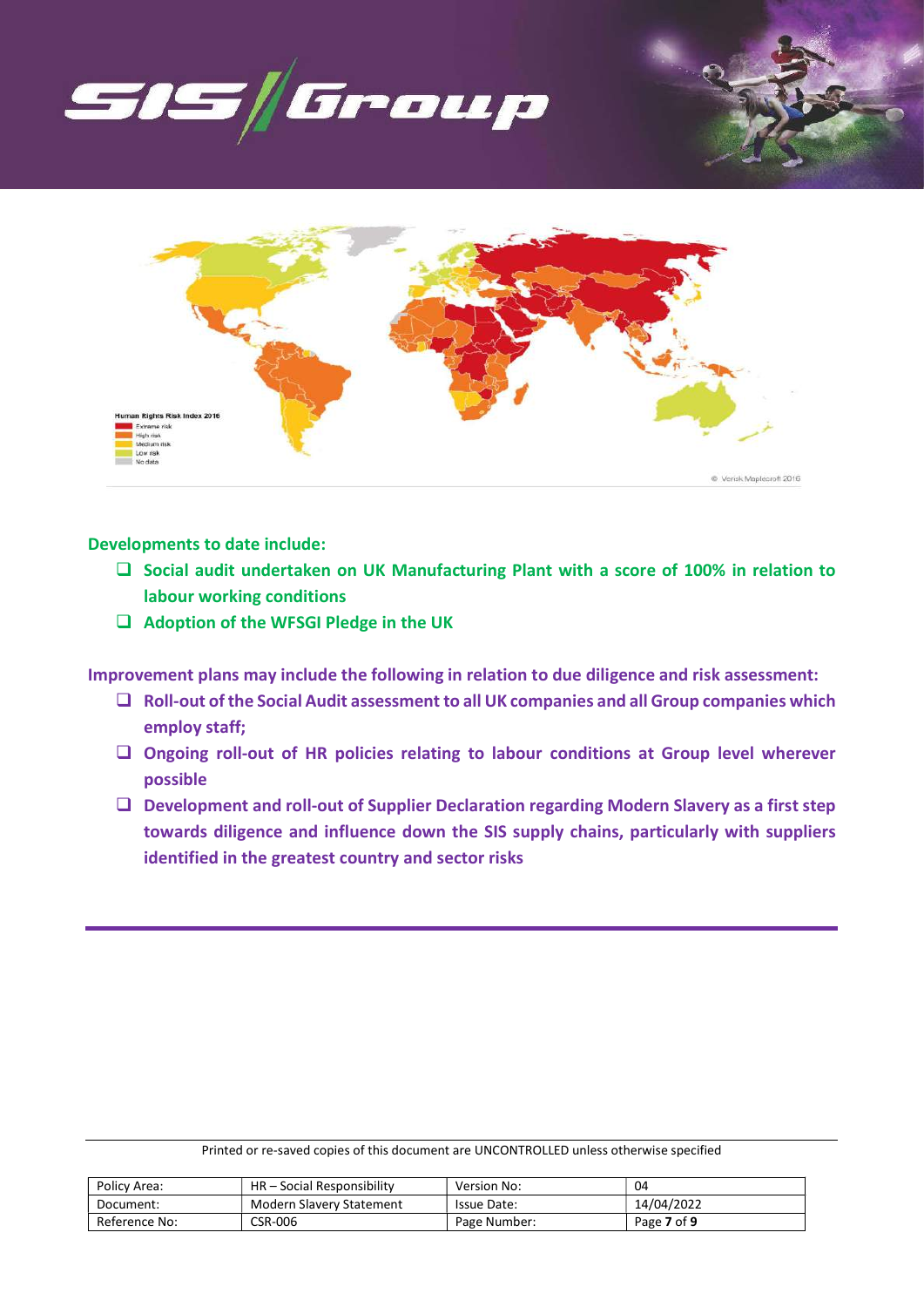

## Monitoring Effectiveness

 It is recognized within SIS that a key component to any business management system is to monitor the effectiveness of that system in achieving the objectives, whether they relate to profit, business ethics or legal compliance. One way to monitor effectiveness is through the development and review of key performance indicators. SIS will review the KPIs already used in its business to identify whether any of them demonstrate where business objectives themselves may make the business vulnerable to modern slavery; and which KPIs could help demonstrate progress towards protection from modern slavery within the business and within its supply chain.

Key Performance Indicators which may be developed may include the following:

- $\Box$  Hours worked by SIS staff on a monthly basis to ensure that the seasonal pattern of the business is controlled vs staff working time;
- $\Box$  Welfare inspections re staff living conditions where staff are working away from home;
- $\square$  Social Audit performance scores, including number of corrective actions required;
- $\Box$  Number of assessments or compliance checks undertaken on suppliers in supply chain, including commitment statements re modern slavery;



| Policy Area:  | HR – Social Responsibility | Version No:        | 04          |
|---------------|----------------------------|--------------------|-------------|
| Document:     | Modern Slavery Statement   | <b>Issue Date:</b> | 14/04/2022  |
| Reference No: | CSR-006                    | Page Number:       | Page 8 of 9 |